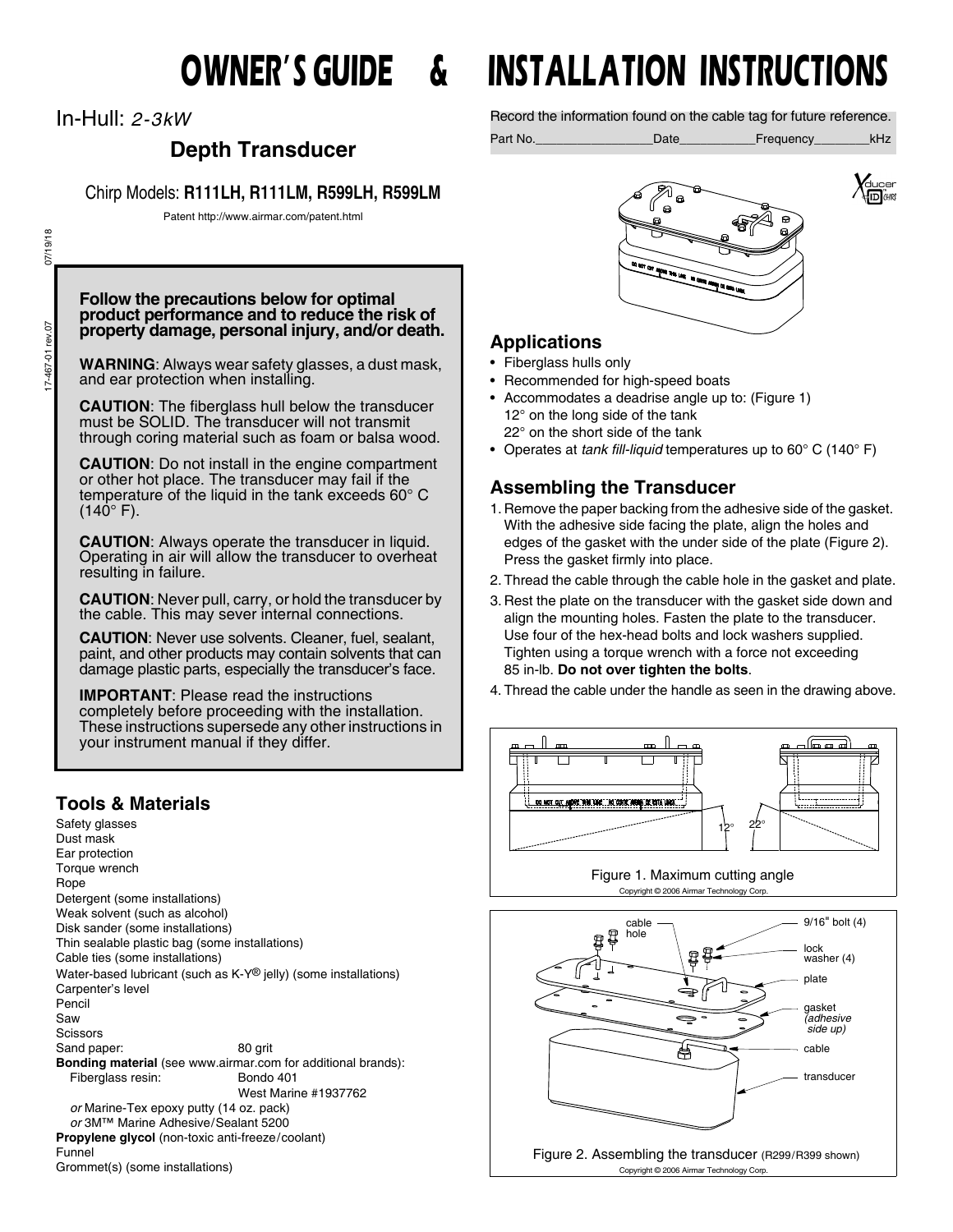

# **Mounting Location**

## *About Fiberglass Hulls*

Since the hull absorbs acoustic energy, transmitting through the hull reduces the transducer's performance. Fiberglass hulls are often cored in places for added strength or to reduce weight. These cored areas contain balsa wood or structural foam which are poor sound conductor*s*. **Do not locate the transducer over coring**.

## *Choose a Location*

- Where the fiberglass is **SOLID** (no air bubbles are trapped in the fiberglass resin) and where no coring, flotation material, or dead air space is sandwiched between the inside skin and outer skin of the hull.
- Where the hull below the transducer will be in contact with the water at all times.
- Where the water flowing under the hull is smoothest with a minimum of bubbles and turbulence (especially at high speeds). Do not mount the transducer in line with or near water intake or discharge openings; or behind strakes, fittings, or hull irregularities that will disturb the water flow.
- Where the transducer beam will not be blocked by the keel or propeller shaft(s).
- Away from interference caused by power and radiation sources such as: the propeller(s) and shaft(s), other machinery, other echosounders, and other cables. The lower the noise level, the higher the echosounder gain setting that can be used.
- Where the deadrise angle does not exceed either 12° on the long side of the tank or 22° on the short side of the tank.
- Where there is space inside the vessel for the size of the tank and removing the transducer.
- Mount in a cool well-ventilated area away from the engine to avoid overheating the liquid inside the tank.

# *Boat Types* (Figure 3)

- **Displacement hull powerboats**—Locate amidships near the centerline. The side of the hull where the propeller blades are moving downward is preferred.
- **Planing hull powerboats**—Mount well aft, on or near the centerline, and *well inboard of the first set of lifting strakes* to ensure that the transducer will be in contact with the water at high speeds. The side of the hull where the propeller blades are moving downward is preferred.

**Outboard and I/O**—Mount just forward of the engine(s). **Inboard**—Mount well ahead of the propeller(s) and shaft(s). **Stepped hull**—Mount just ahead of the first step.

# **Testing the Selected Mounting Location**

# *Establishing a Performance Baseline*

The results of this test are used as a basis of comparison to determine the best in-hull location for the transducer.

- 1. Take the boat to the maximum depth in which you will be operating the echosounder. If deep water is not available, find a location with at least 30m (100').
- 2. Connect the transducer to the echosounder.
- 3. Tie a rope securely around the handles of the transducer (Figure 4). Lower it over the side of the boat until the active face is fully submerged and parallel to the water surface.
- 4. Observe the echosounder's performance and the depth reading.

## *Testing the Location*

While the boat is at the same site (depth of water), test the transducer inside the hull at the mounting location. Use one of the test methods below:

- A.**If the transducer will be located near the stern and the boat has a minimum deadrise angle**—Clean away any build-up of dirt and/or grease using detergent or a weak solvent such as alcohol. Place the transducer against the hull and allow bilge water to cover the surface where they touch (Figure 5-A).
- B.**For a moderate deadrise angle**—If the hull surface is not smooth, grind it with a disc sander. Place the transducer inside a thin plastic bag. Partially fill the bag with water and close it tightly with a cable tie. Wet the surface of the hull and press the active face of the transducer against it through the bag (Figure 5-B).

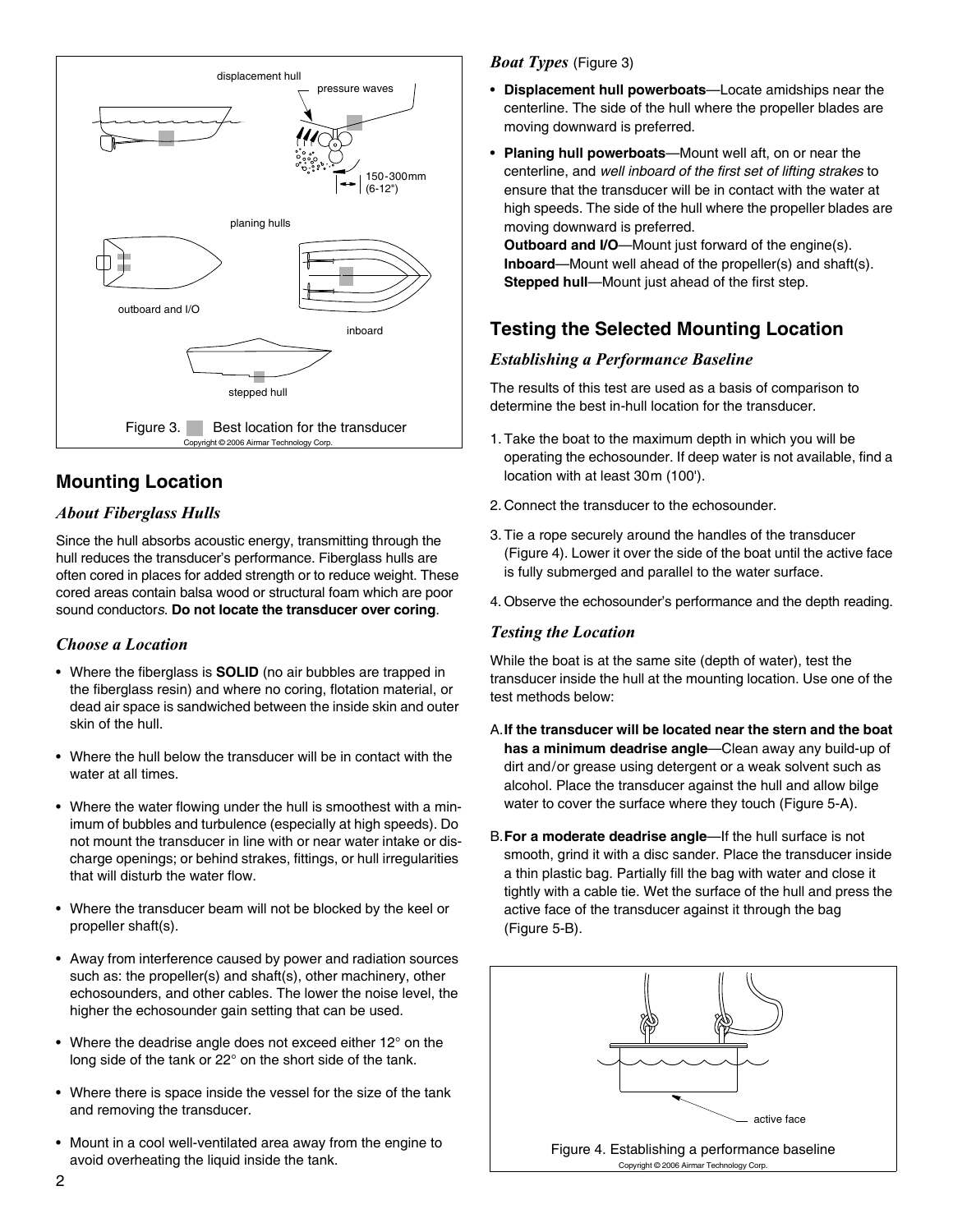

C.**For any location**—If the hull surface is not smooth, grind it with a disc sander. Coat the active face of the transducer with a water-based lubricant (such as K-Y® jelly). With a twisting motion, press the face firmly against the hull (Figure 5-C). After testing, wipe away all traces of the lubricant from the transducer's face.

Observe the echosounder's performance and compare it to the baseline. Look for a stable depth reading that is similar to the baseline. Compare the thickness and intensity of the bottom trace.

If the performance is close to the baseline, this is a good mounting location. Remember, some energy is lost transmitting through the hull. If the test reading differs markedly from the baseline, you will need to find another location to install the transducer.

*NOTE: If there is no reading or it is erratic, the transducer may be positioned over coring which is absorbing the acoustic energy. Choose another location. If no other location is available, check with the boat manufacturer to be certain coring is present.*

# **Installation**

## *Marking & Cutting*

**CAUTION**: For optimal performance, the transducer must be installed so the beam will be aimed straight down. This is accomplished by cutting the tank to match the deadrise angle of the hull.

**CAUTION**: Do not mark or cut the tank in the space labeled "Do not cut above this line."

1. When you are satisfied that the selected mounting location is optimal, place the tank *up-side-down* on the hull (Figure 6).

*NOTE: The tank can be placed with either a short side or long side parallel to the centerline of the boat.*

- 2. Holding a carpenter's level even with the *lower* corner of one of the sides to be cut, draw a *level* line on the tank. Repeat this process on the opposite side of the tank. *Connect these two lines to form the* **SHORTEST** *side of the tank.* Be sure the lines are level, as they will be the cutting guidelines.
- 3. *Before cutting the tank, be sure the* **TALLEST** *side will be closest to the centerline (keel) of the boat after the tank is installed*. And be sure to observe the "Do not cut above this line" mark.

Using a saw, cut the three sides of the tank along the guidelines drawn. It may be necessary to further shape the tank to the hull to ensure a liquid-tight bond.

4. The tank is provided with a cork liner to reduce sound echoes. After the tank has been cut, wrap the cork liner around the *inside* of the tank (Figure 7). Butt the sides of the liner along the center of the tallest side. Trace the bottom edge of the tank onto the liner.

*NOTE: There may be a gap between the butted edges which will not affect performance.*

5. Remove the cork liner from the tank. Use scissors to cut the liner along the line drawn.